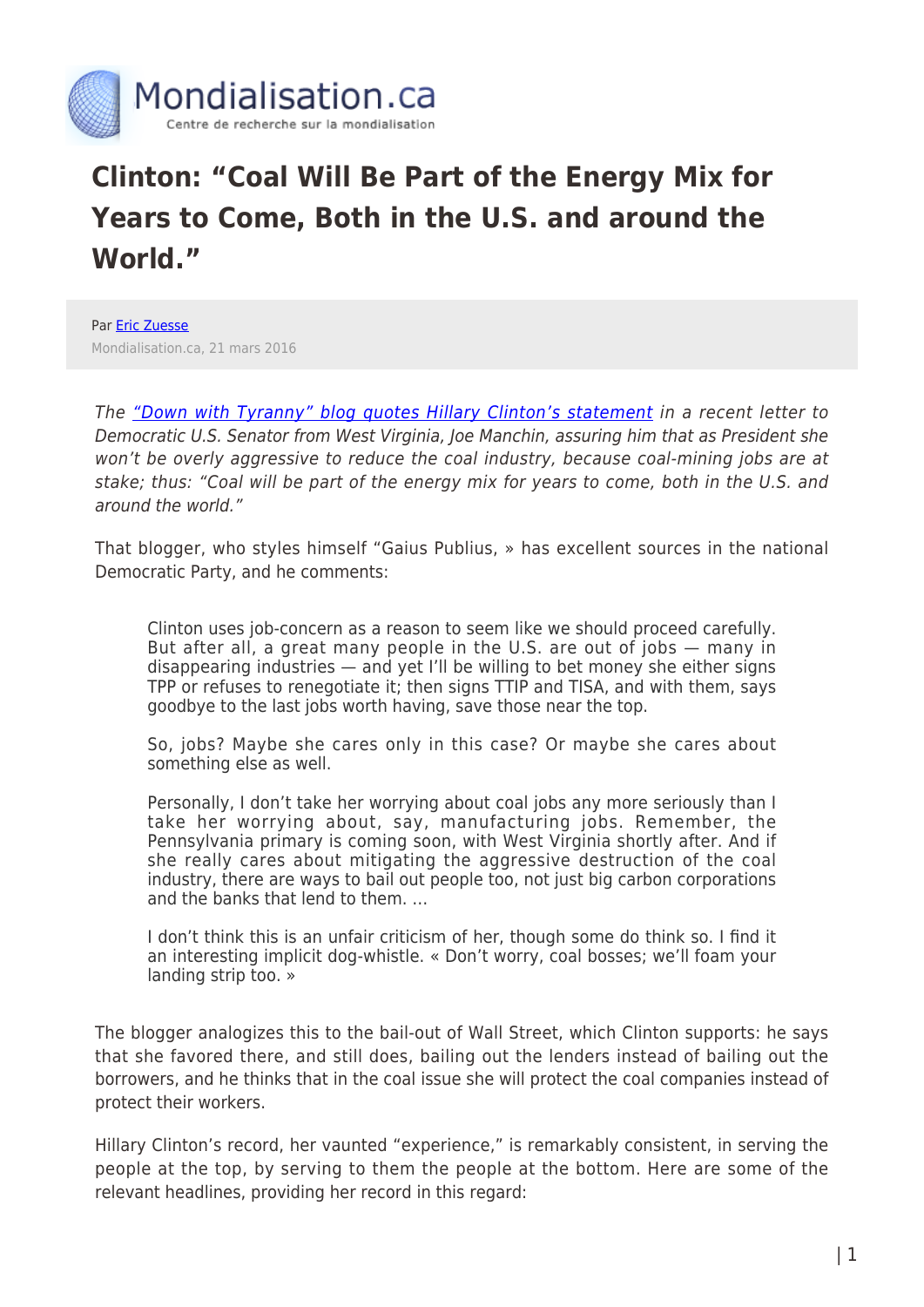[Hillary Clinton's Global-Burning Record](http://www.washingtonsblog.com/2016/02/hillary-clintons-global-burning-record.html)

[Hillary Clinton Backs Fast-Track on Obama's Trade Deals](http://www.huffingtonpost.com/eric-zuesse/hillary-clinton-backs-fas_b_7582738.html)

[Hillary Clinton Oversaw US Arms Deals to Clinton Foundation Donors](http://www.motherjones.com/politics/2015/05/hillary-clinton-foundation-state-arms-deals)

[Hillary Clinton Is Backed by Major Republican Donors](http://www.washingtonsblog.com/2016/02/hillary-clinton-backed-major-republican-donors.html)

[Hillary Clinton's Six Foreign-Policy Catastrophes](http://www.washingtonsblog.com/2016/02/hillary-clintons-six-foreign-policy-catastrophes.html)

[Hillary v. Bernie: Their Two Opposite Views of the Presidency](http://www.washingtonsblog.com/2016/02/hillary-v-bernie-two-opposite-views-presidency.html)

She's ["the experience candidate," in the view of voters,](http://www.washingtonsblog.com/2016/03/proof-ignorance-drives-clintons-voters.html) as if the content of that "experience" doesn't matter, and as if what matters instead is the posts she has occupied: First Lady for 8 years, U.S. Senator for 4 years, then Secretary of State for 4 years.

By contrast, Bernie Sanders has a record of having been a civil-rights organizer for Congress of Racial Quality while a student at the University of Chicago, then a Mayor of Burlington Vermont for 8 years, the U.S. Representative from Vermont for 18 years, and a U.S. Senator from Vermont for (now) 10 years. As regards his achievements in Congress, a good article about that is [here.](http://www.alternet.org/election-2016/bernie-gets-it-done-sanders-record-pushing-through-major-reforms-will-surprise-you)

Donald Trump has no political record, except as a donor to the campaigns of Democrats and Republicans — and, of course, as the heir of NYC real-estate mogul Fred Trump, Fred's son who continued the growth of Fred's business.

To summarize: Hillary Clinton has a consistent record of having served well her billionaire donors. Donald Trump has a consistent record of having been served well by the politicians to whom he has donated. Bernie Sanders has a consistent record of having served well the public who elected him to public office. (That's why [he has the highest approval-rating of all](https://morningconsult.com/2015/11/bernie-sanders-is-the-most-popular-senator-in-america/) [100 U.S. Senators.](https://morningconsult.com/2015/11/bernie-sanders-is-the-most-popular-senator-in-america/))

It's common for politicians to lie, and anyone who judges a candidate on the basis not of what he/she has done but instead on the basis of what he/she tells voters what that given politician will do is judging the candidate on an invalid basis.

So: would it be reasonable to assert that anyone (other than her major donors) who votes for Hillary Clinton is simply a sucker?

Investigative historian Eric Zuesse is the author, most recently, of [They're Not Even Close:](http://www.amazon.com/Theyre-Not-Even-Close-Democratic/dp/1880026090/ref=sr_1_9?ie=UTF8&qid=1339027537&sr=8-9) [The Democratic vs. Republican Economic Records, 1910-2010,](http://www.amazon.com/Theyre-Not-Even-Close-Democratic/dp/1880026090/ref=sr_1_9?ie=UTF8&qid=1339027537&sr=8-9) and of [CHRIST'S](http://www.amazon.com/dp/B007Q1H4EG) [VENTRILOQUISTS: The Event that Created Christianity](http://www.amazon.com/dp/B007Q1H4EG).

La source originale de cet article est Mondialisation.ca Copyright © [Eric Zuesse](https://www.mondialisation.ca/author/eric-zuesse), Mondialisation.ca, 2016